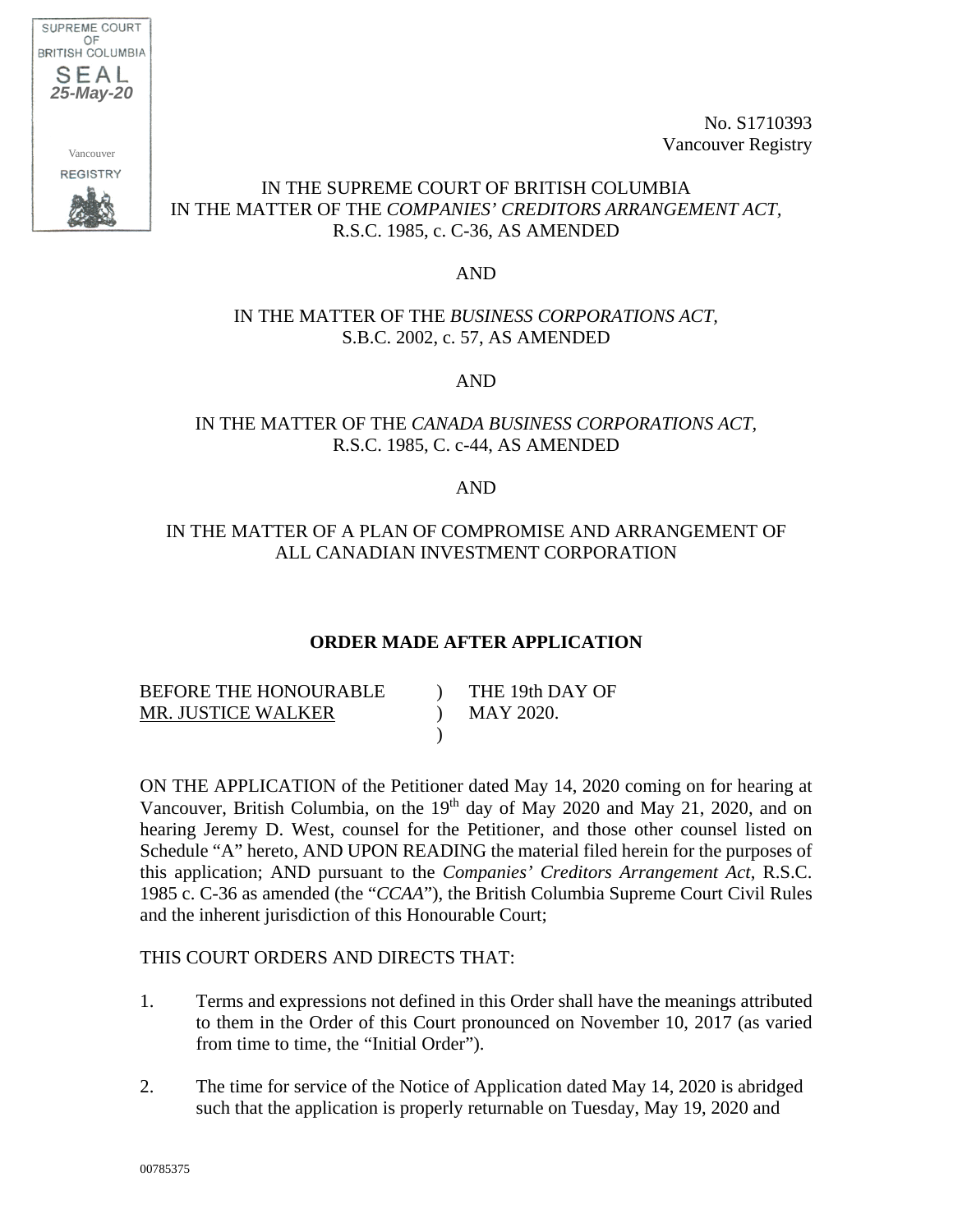service upon any interested party other than those parties on the service list maintained by the Petitioner and the Monitor in this matter is hereby dispensed with.

#### **Stay of Proceedings**

3. The stay of proceedings is hereby extended from May 22, 2020 to October 16, 2020.

#### **Claims Process Order**

- 4. The Monitor's Claims Report contained in the Monitor's Nineteenth Report to court dated January 28, 2020 and the Report Supplemental to the Monitor's Nineteenth Report to court dated February 18, 2020 (together referred to hereinafter as the "Monitor's Claims Report") is hereby approved subject only to the final determination of the Notice of Application dated February 19, 2020 filed by Parkland Funding Limited.
- 5. The creditor claims submitted in accordance with the terms of the Claims Process Order made November 18, 2019, listed in **Schedule "B"** hereto and approved by the Monitor in the Monitor's Claims Report, are "Proven Claims" for the purposes of the Meeting Order made November 18, 2019 (the "Meeting Order").

#### **Meeting Order**

6. Paragraph 12 of the Meeting Order is hereby amended as follows;

*12. The Petitioner is hereby authorized to convene, hold and conduct the Meeting at 10:00 a.m. (Vancouver time) on the Meeting Date at a location to be determined by the Monitor, or if the Monitor determines it appropriate by audio or video conferencing, for the purpose of considering and, if deemed advisable, passing the Resolution unless the Chair, as provided herein, decides to adjourn, postpone or otherwise reschedule the Meeting.* 

7. Paragraphs 4.4 and 4.5 in the Plan of Arrangement attached as Schedule "B" to the Meeting Order is hereby amended by replacing them with the amended paragraphs at **Schedule "C"** hereto.

## **British Columbia Securities Commission**

- 8. The Monitor is hereby authorised to enter into settlement discussions, on behalf of the Petitioner, with respect to the Notice of Hearing issued by the British Columbia Securities Commission, Citation 2020 BCSCCOM 22. In the event that Monitor is able to negotiate a resolution which it believes is in the best interests of the stakeholders, the Monitor is hereby directed to seek approval from the Court.
- 9. The proceedings are adjourned for hearing at 9:00 a.m. October 1, 2020.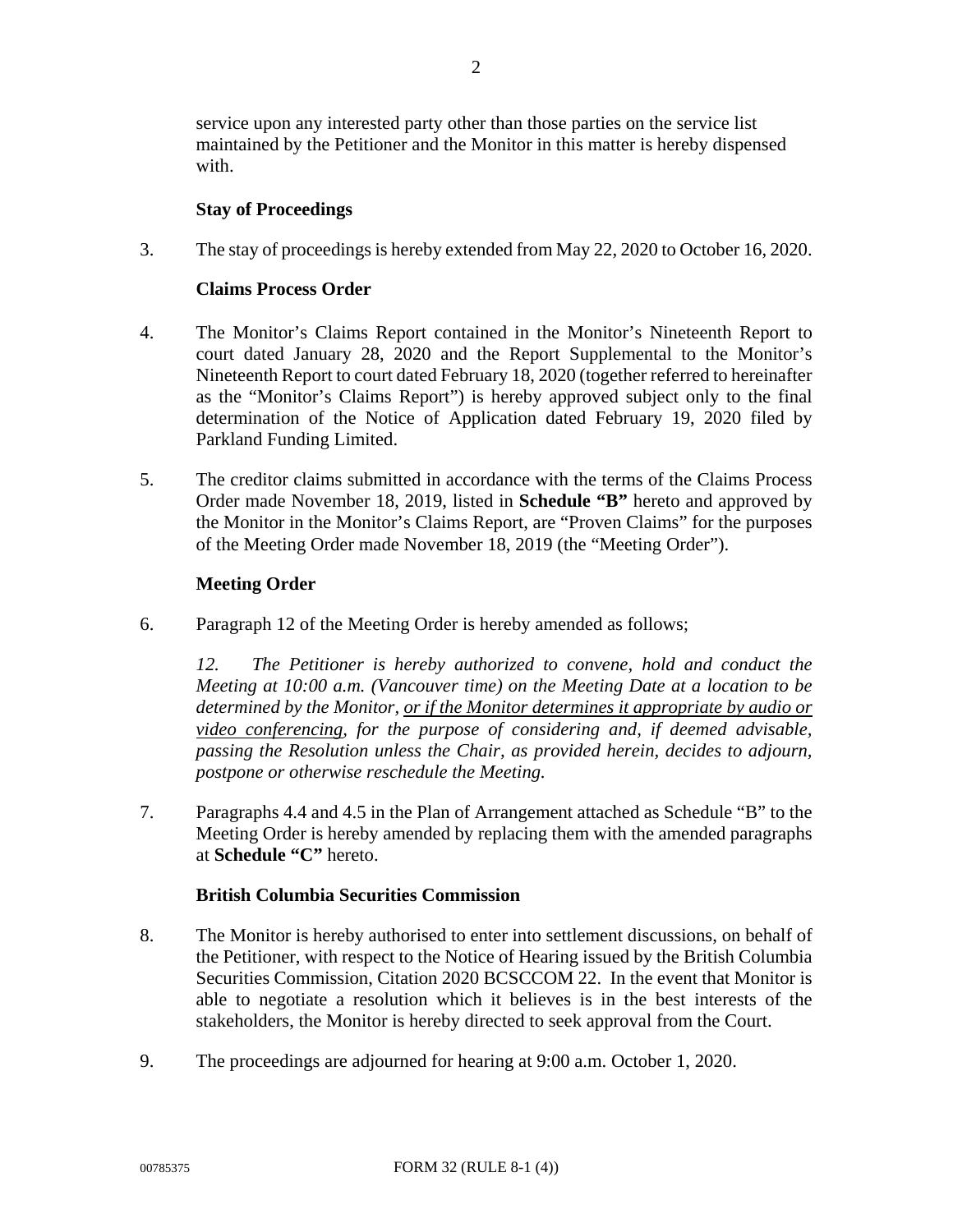10. Approval of counsel as to form listed in **Schedule "A"** hereto, except counsel for the Petitioner, is hereby dispensed with.

THE FOLLOWING PARTIES APPROVE THE FORM OF THIS ORDER AND CONSENT TO EACH OF THE ORDERS, IF ANY, THAT ARE INDICATED ABOVE AS BEING BY CONSENT:

 $\overline{v}$ 

Signature of Jeremy D. West Counsel for the Petitioner

**Digitally signed by Walker, J**

By the Court.

 \_\_\_\_\_\_\_\_\_\_\_\_\_\_\_\_\_\_\_\_\_\_\_\_\_\_\_\_\_\_\_\_\_\_\_\_ Digitally signed by Winnie Leung

Registrar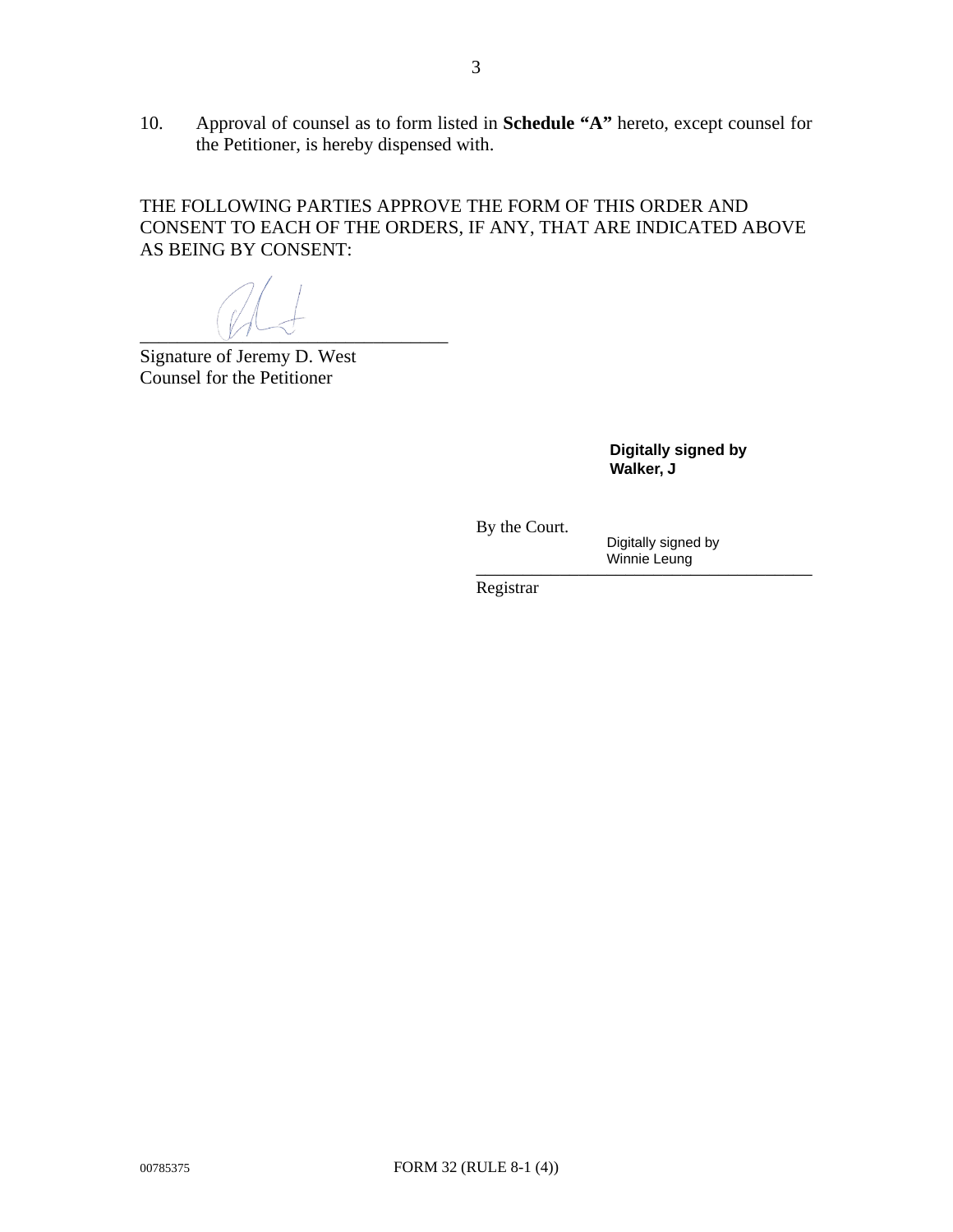## **Schedule "A"- List of Counsel Appearing**

| Jeremy D. West  | <b>Counsel for All Canadian Investment</b><br>Corporation |
|-----------------|-----------------------------------------------------------|
| Douglas Hyndman | Counsel for the Monitor                                   |
|                 |                                                           |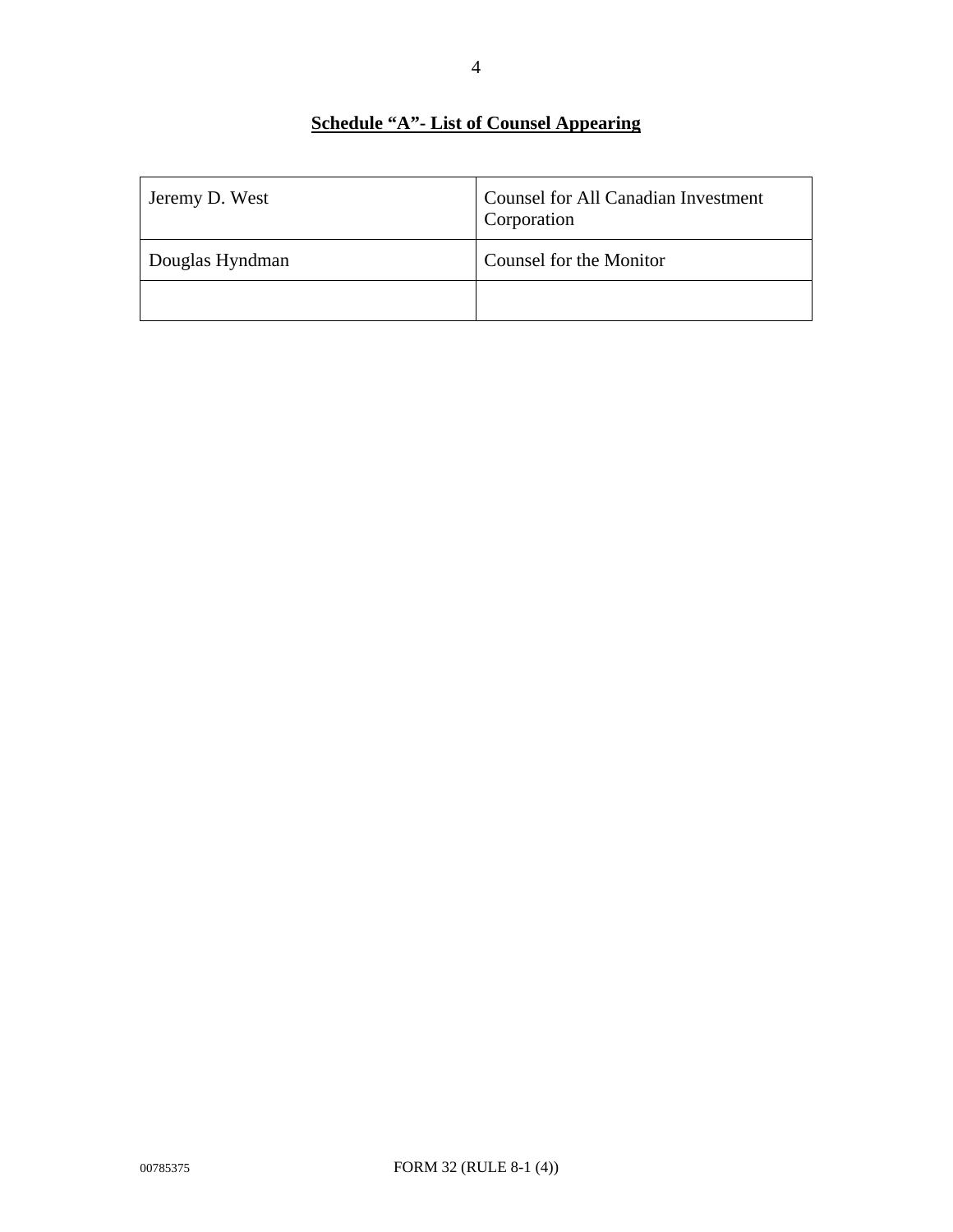# **Schedule "B" Proven Claims**

| <b>Creditor Name</b>                               | <b>Amount</b> |
|----------------------------------------------------|---------------|
| Douglas Allan Richardson                           | 154,333.33    |
| <b>James Murray Hancock</b>                        | 1,016,297.09  |
| <b>Clifford George Renfrew</b>                     | 77,166.67     |
| Ajit Singh Gill & Simro Gill                       | 154,333.33    |
| Palatee Enterprises Limited (c/o Fred Bell)        | 154,333.33    |
| Christopher G. Murray                              | 154,333.33    |
| Econ-o-Lith Printing Ltd.                          | 154,333.33    |
| George Bradley Cmolik & Norah Beatrice<br>Wallbank | 154,333.33    |
| Harper Grey LLP                                    | 4,184.89      |
| Robert William Lockhart                            | 205,777.76    |
| Mervyn & Margaret Olson                            | 154,333.33    |
| 1083163 Alberta Ltd.                               | 517,777.72    |
| <b>Joan Margaret Renfrew</b>                       | 77,166.67     |
| <b>Roy Bailey</b>                                  | 154,333.33    |
| Wenge Yu                                           | 154,333.33    |
| Donald H. Buchanan                                 | 154,333.33    |
| Grover, Elliott & Co. Ltd.                         | 1,904.44      |
| Koffman Kalef LLP                                  | 476.00        |
| Koffman Kalef LLP                                  | 1,036.41      |
| Clark Wilson LLP                                   | 14,592.71     |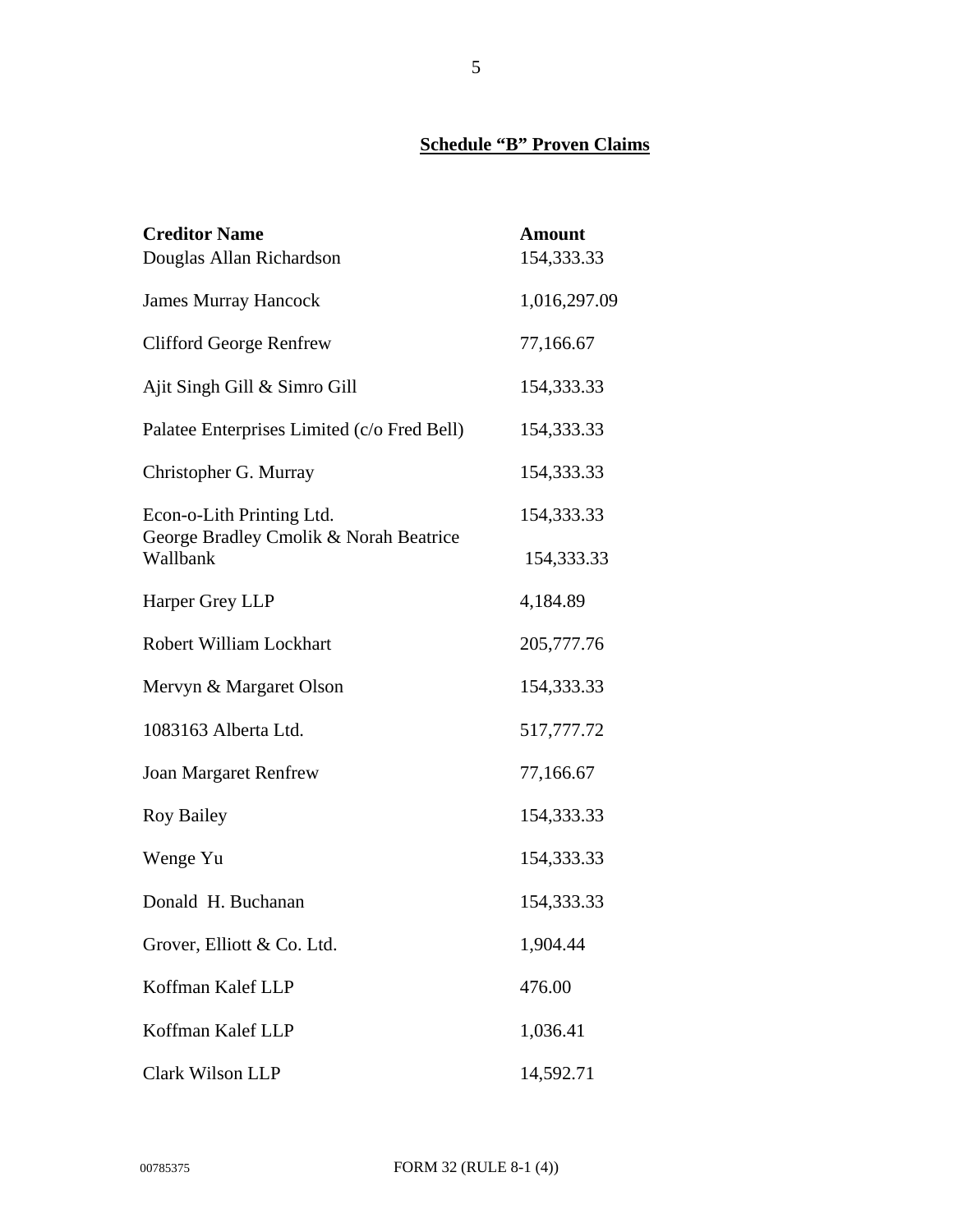| <b>ACIC CJ Properties Ltd.</b>           | 24,000.00      |                    |
|------------------------------------------|----------------|--------------------|
| <b>ACIC CJ Properties Ltd.</b>           | 72,495.94      | With               |
| ACIC Financial Development Inc. ("AFDI") | 205,000.00     | Conditions<br>With |
| <b>BDO Canada LLP</b>                    | 4,971.50       | Conditions<br>With |
| <b>BDO Canada LLP</b>                    | 30,296.70      | Conditions         |
| Total                                    | \$3,796,477.80 |                    |